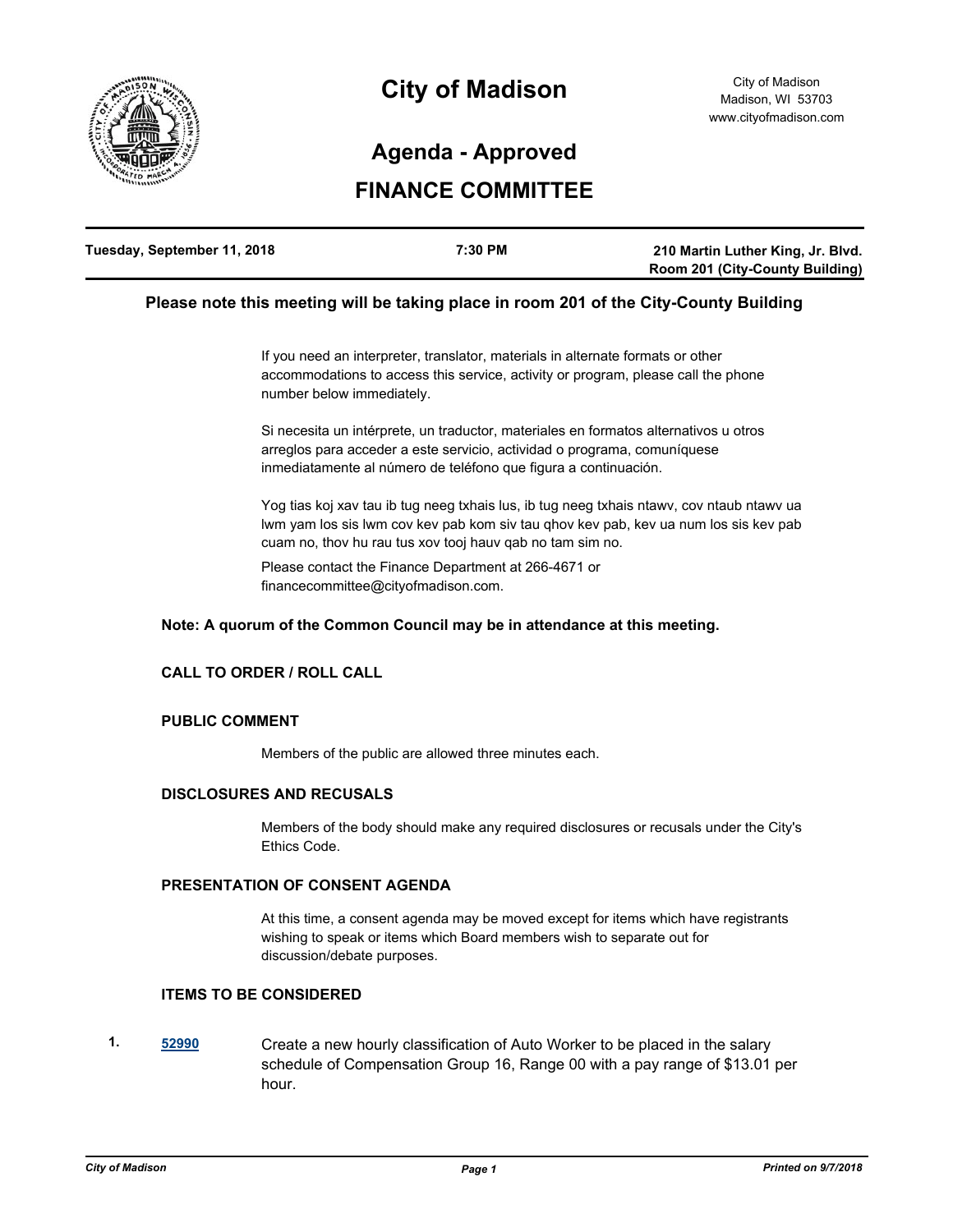| 2.  | 52992 | Recreate position #54 from a Secretary 1 (CG17, R10) to a Program Assistant<br>2 (CG17, R12) in the Common Council operating budget and reallocate<br>incumbent D. Fields to the new position                                                                                                                                                                                   |
|-----|-------|---------------------------------------------------------------------------------------------------------------------------------------------------------------------------------------------------------------------------------------------------------------------------------------------------------------------------------------------------------------------------------|
| 3.  | 52993 | Recreate vacant position #4484 of Accountant 2 (CG18, R08) as a Customer<br>Services Supervisor (CG18, R11) in the Water Utility operating budget.                                                                                                                                                                                                                              |
| 4.  | 52995 | Recreate vacant position #777 from an Account Clerk 3 to an Accountant 4 in<br>the Finance Department operating budget.                                                                                                                                                                                                                                                         |
| 5.  | 53043 | Authorizing the City of Madison to provide coverage for medically necessary<br>procedures, services, and supplies associated with gender reassignment, from<br>January 1, 2018 through December 31, 2018.                                                                                                                                                                       |
| 6.  | 52745 | Authorizing a noncompetitive contract with Interpreters Cooperative of Madison<br>for in person language interpretation services.                                                                                                                                                                                                                                               |
|     |       | The Affirmative Action Committee and Disability Rights Commission are scheduled to<br>consider this item at future meeting dates scheduled for later in September.                                                                                                                                                                                                              |
| 7.  | 52746 | Authorizing a noncompetitive contract with Purple Communications for in<br>person American Sign Language interpretation services.                                                                                                                                                                                                                                               |
|     |       | The Affirmative Action Committee and Disability Rights Commission are scheduled to<br>consider this item at future meeting dates scheduled for later in September.                                                                                                                                                                                                              |
| 8.  | 53017 | Authorizing a non-competitive service contract with West Publishing Corp. d/b/a<br>West, a Thomson Reuters Business for Thomson Reuters CLEAR for Law<br>Enforcement.                                                                                                                                                                                                           |
| 9.  | 52952 | Amending the 2018 Adopted Engineering - Facilities Management Capital<br>Budget for the Walter Street Restroom Building project.                                                                                                                                                                                                                                                |
| 10. | 52690 | Authorizing the Mayor and City Clerk to enter into a five-year contract with New<br>Flyer of America, Inc. for the manufacture and delivery of up to seventy-two (72)<br>40' diesel coaches. The cost per bus for the fifteen (15) coaches delivered by<br>July 15, 2019 will not exceed \$471,311 per bus, approved in the CIP.<br>Transportation Commission is lead referral. |
| 11. | 52959 | Amending the 2018 Metro Transit Capital Budget to transfer \$160,875 of                                                                                                                                                                                                                                                                                                         |
|     |       | existing GO borrowing authority between major programs Transit System<br>Upgrades Program and Transit Coaches Program.<br>Transportation Commission is lead referral.                                                                                                                                                                                                           |
| 12. | 52956 | Application to the Dane County Board for exemption from Dane County Library<br>tax levied under Section 43.57(3) and 43.64(2) Wisconsin Statutes.                                                                                                                                                                                                                               |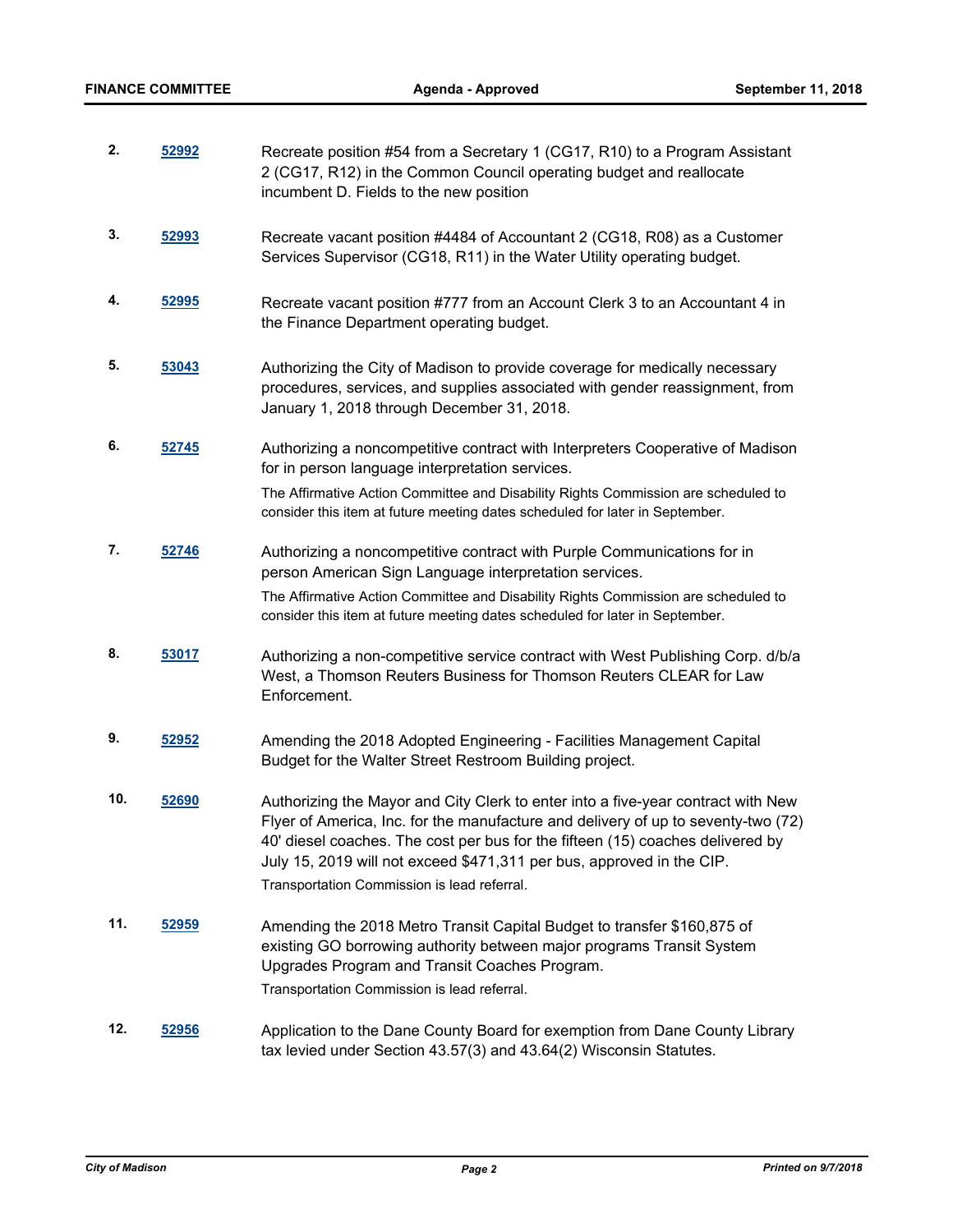- **13. [52651](http://madison.legistar.com/gateway.aspx?m=l&id=/matter.aspx?key=58312)** Authorizing the Mayor and City Clerk to enter into a 3-year, competitively selected service contract with the option for 2 additional 1-year renewal terms with Environmental Controls of WI, Inc for janitorial services at seven Madison Public Library locations.
- **14. [53037](http://madison.legistar.com/gateway.aspx?m=l&id=/matter.aspx?key=59675)** Authorizing the execution of a lease with Star Investments LLC for temporary space at 209 Cottage Grove Avenue for the relocation of the Pinney Library. (15th A.D.)
- **15. [53003](http://madison.legistar.com/gateway.aspx?m=l&id=/matter.aspx?key=59644)** Amending the 2018 Adopted Operating Budget to appropriate \$319,624.40 of CDA reserve funds for capital improvements at Parkside Apartments.
- **16. [53007](http://madison.legistar.com/gateway.aspx?m=l&id=/matter.aspx?key=59648)** Amending the 2018 Adopted Operating Budget to appropriated \$137,777 of CDA Replacement Reserve funds for capital improvements and repairs at Truax Park Redevelopment Phase 1.
- **17. [53004](http://madison.legistar.com/gateway.aspx?m=l&id=/matter.aspx?key=59645)** Granting an air space lease to Meriter Hospital Inc. to accommodate the existing skywalk connecting the two properties located at 202 South Park Street and 36 South Brooks Street.
- **18. [53025](http://madison.legistar.com/gateway.aspx?m=l&id=/matter.aspx?key=59666)** Revising the Authorization for the City, through the Community Development Division, to enter into a purchase of service contract with Urban League of Greater Madison, Fiscal Agent for Opportunity Inc., funded by a grant from the U.S. Department of Justice - Office of Juvenile Justice and Delinquency Prevention to address the issues of youth violence on Madison's Northside and guided by recommendation from a rigorous community-based strategic planning process.
- **19. [53038](http://madison.legistar.com/gateway.aspx?m=l&id=/matter.aspx?key=59676)** Approving the allocation of up to \$36,250 in Community Building and Engagement (CBE) funds authorized in 2018, and up to \$107,000 in 2019 funds, pending adoption of the City's 2019 Operating Budget, and authorizing the Mayor and the City Clerk to enter into agreements with specified agencies to implement the designated projects.

#### **CLOSED SESSION**

The body may meet in closed session to consider the following agenda item(s) pursuant to Wis. Stats. §19.85(1)(e) for the purposes of "the investing of public funds, or conducting other specified public business, whenever competitive or bargaining reasons require a closed session" and 19.85(1)(g), Wisconsin Statutes, for the purposes of "Conferring with legal counsel for the governmental body who is rendering oral or written advice concerning strategy to be adopted by the body with respect to litigation in which it is or is likely to become involved."

If the Finance Committee does convene in closed session as described above, upon completion of the closed session, notice is hereby given that it may reconvene in open session to consider the following items without waiting 12 hours, pursuant to Wis. Stats. Sec. 19.85(2).